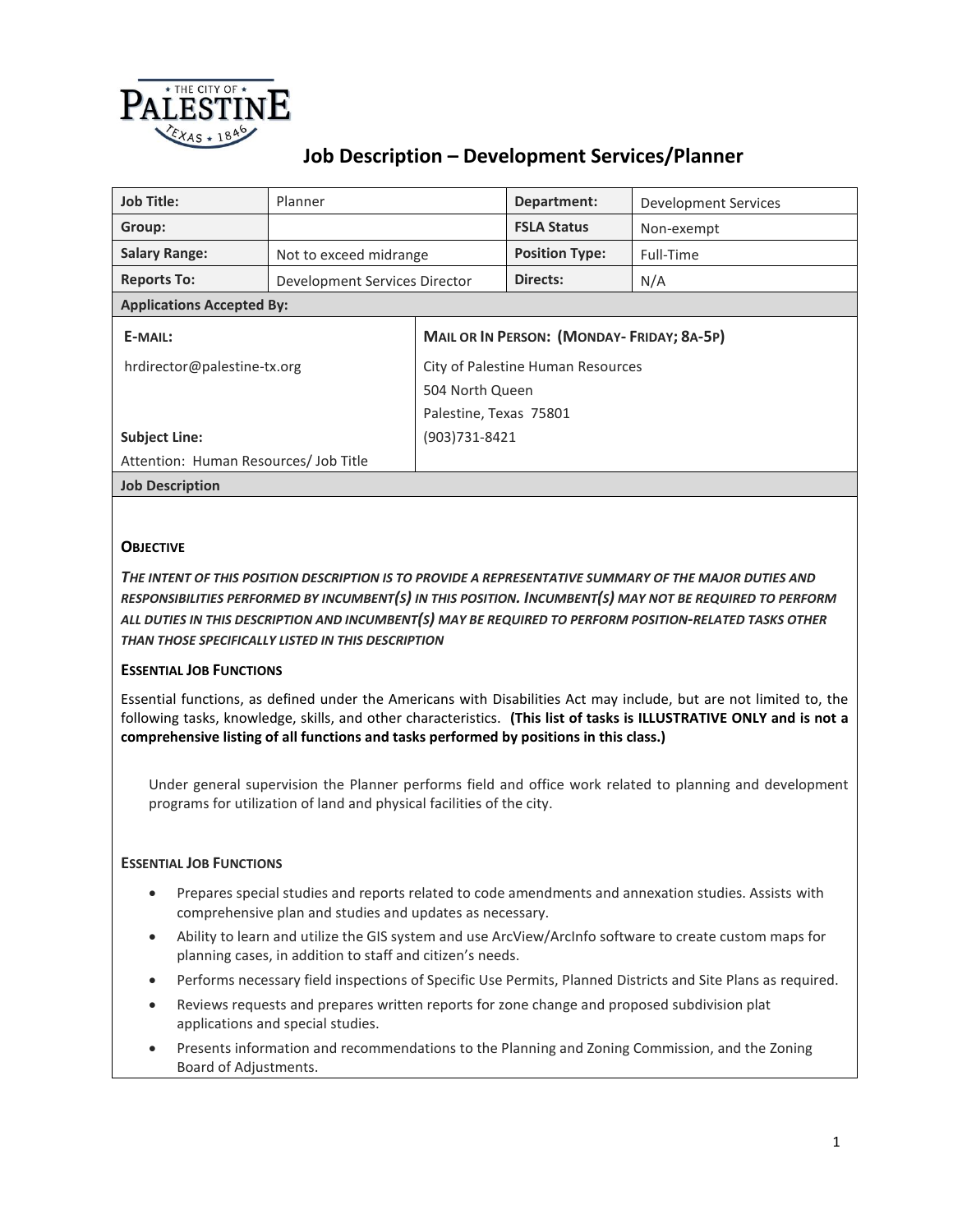

- Acts as project manager for the duration of development applications including but not limited to zoning requests, plats, and site plan applications.
- Reviews, approves, and releases zoning, development, and façade plans.
- Coordinates with all applicable City departments to complete reviews and approvals of development, construction, and landscape plans.
- Assists in meeting the objectives of the City Council's Strategic Goals and the Department's Five-Year Strategic Plan.
- Meets with developers, architects and engineers for pre-and post-development review and compliance and implementation of the Comprehensive Plan and the Zoning and Subdivision Ordinances.
- Prepares professional staff reports and recommendations for presentation to the Planning & Zoning Commission and City Council.
- Ensures all reports and recommendations are developed in accordance with applicable ordinances and policies and are suitable for placement on agendas for action,
- Presents data, statistical and project information, and proposes ordinance and development standards at public meetings.
- Enforces planning, zoning, and development ordinances.
- Develops and issues impact fee assessments on related planning and zoning projects.
- Assists in the preparation of Development Agreements.
- Responds to inquiries and complaints from the public.
- Conducts on site reviews of zoning and development projects.
- Complies with all City policies and procedures.
- Seeks innovative solutions to difficult or unusual development proposals.
- Reviews miscellaneous applications including temporary land uses, special events, public rights of way, etc.
- Responds to public inquiries concerning development of the city in general as well as specific areas.
- Researches, compiles and analyzes land use and related data.
- Works with the public and developers in answering questions and providing information.
- Performs related duties as required.

### **OTHER IMPORTANT JOB DUTIES**

- Travels to attend meetings, conferences, and training.
- Performs other related duties as assigned.
- Regular and consistent attendance for the assigned work hours is essential.

**REQUIRED KNOWLEDGE AND SKILLS**

- Ability to learn and exercise knowledge of Federal, State, regional and City zoning, subdivision and comprehensive planning regulations, ordinances, and codes.
- Knowledge of developing, amending, implementing, and enforcing codes and ordinances.
- Ability to learn and exercise knowledge of database development, maintenance and retrieval and geographical information system utilization for layer mapping.
- Knowledge of City policies and procedures.
- Ability to work in a collaborative, team environment with other City employees, applicants, and citizens.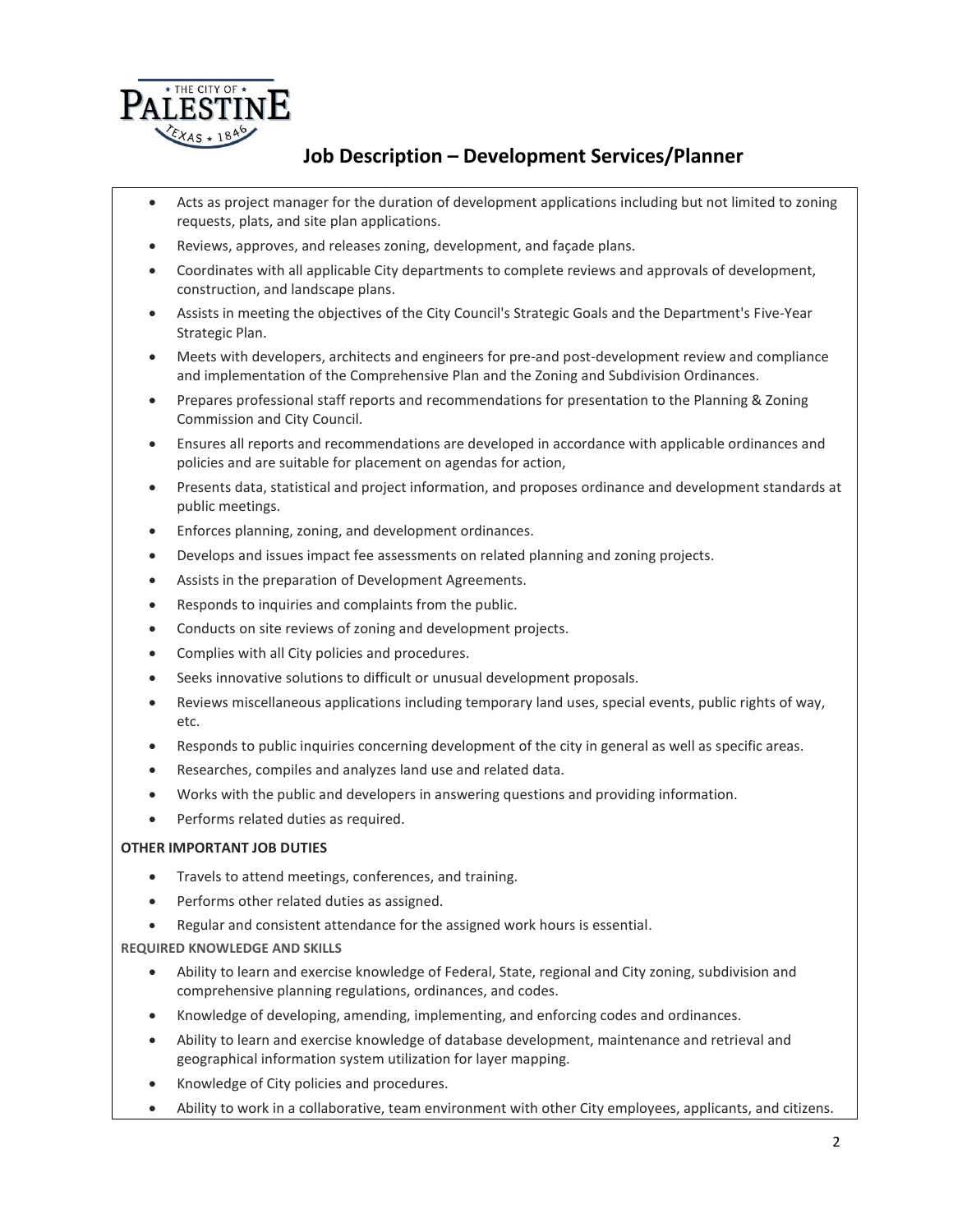

- Ability to provide exceptional customer service skills.
- Ability to research, analyze, develop, interpret, and implement techniques for planning and zoning proposals.
- Ability to complete assignments with limited direction and supervision.
- Ability to work under deadlines and stressful situations.
- Ability to resolve problems quickly and effectively.
- Proficiency in the use of computers and computer programs to include Microsoft Word, Excel, PowerPoint, and other MS programs.
- Skill in reading, interpreting, and analyzing maps, exhibits, legal descriptions, plats, site plans and elevation drawings.
- Skill in effective oral and written communications.
- Skill in conducting inspections and investigations and enforcing codes, ordinances, and regulations.
- Skill in planning, recommending, developing, and implementing public policies and procedures related to urban planning and zoning.
- Skill in mediating, negotiating, and resolving customer complaints and concerns.
- Must possess strong organizational skills and be detail oriented.

#### **PHYSICAL DEMANDS AND ENVIRONMENTAL FACTORS AND CONDITIONS**

The physical demands described here are representative of those that must be met by an employee to successfully perform the essential functions of this job. Reasonable accommodations may be made to enable individuals with disabilities to perform the essential functions.

- Ability to sit, stand and move about a building and to inspect public and private property.
- Work is generally performed in an office, but on-site field inspections are required and may occur in extreme weather conditions.
- May be subject to repetitive motion such as typing, data entry and vision to monitor.
- May be subject to exposure to heavy equipment common to construction sites.
- May be subject to extended periods of standing, walking over rough unstable terrain and lifting when conducting site inspections, reviewing subdivision and development plans, or presenting information at public meetings.
- May be exposed to hostile or angry citizens and/or developers.
- Must be able to lift up to 30 pounds.

#### **QUALIFICATIONS AND EDUCATION REQUIREMENTS**

- Ability to effectively communicate with citizens, staff members and management in order to provide specific information for planning and zoning issues.
- Basic knowledge of the local planning processes and procedures. Knowledge of current GIS software. Ability to read and understand technical materials, reports and journals. Ability to analyze data on land use applications and other planning matters. GIS Professional Certification (GISP) is preferred.